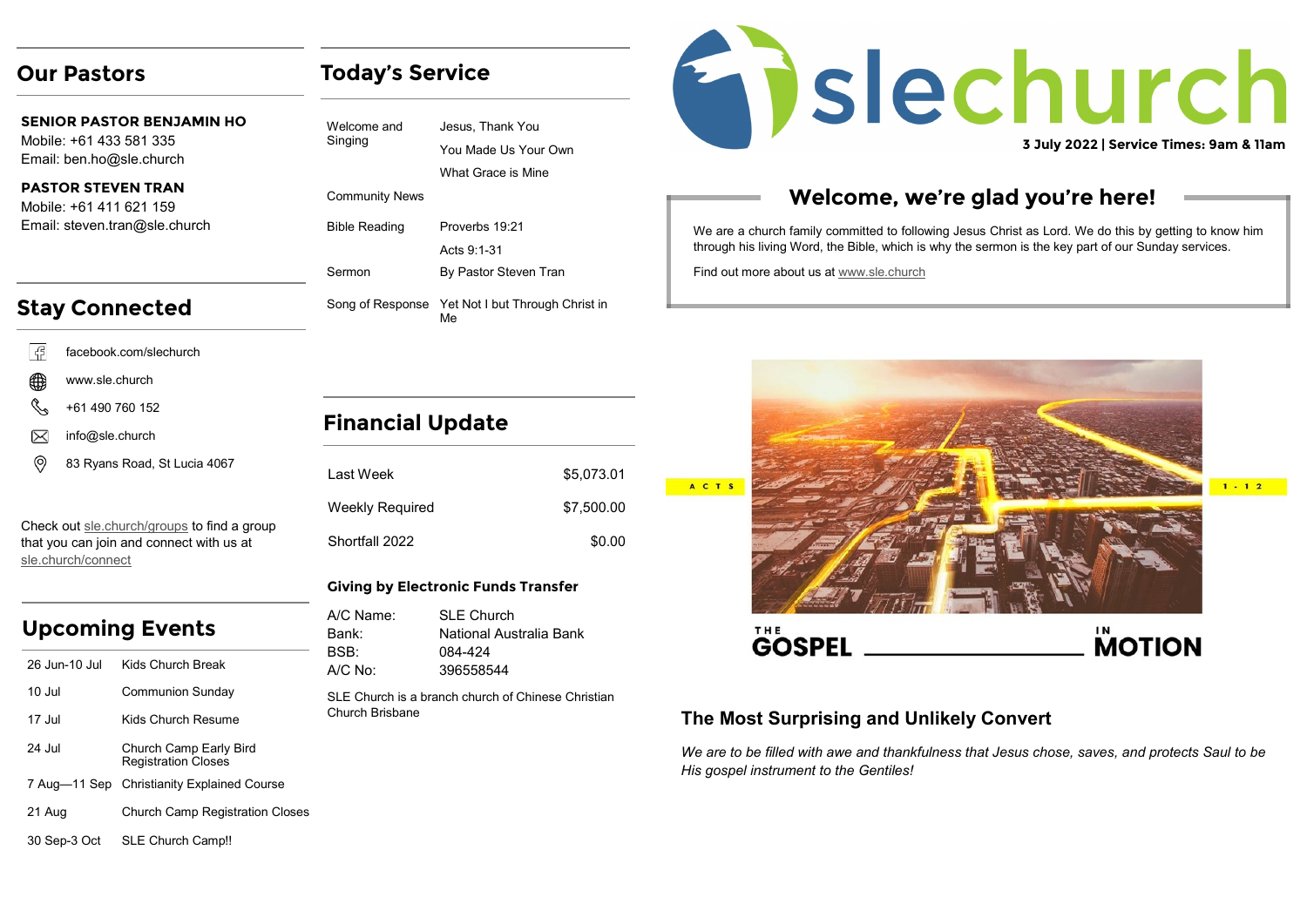# **Prayer Points**

#### **PRAISE GOD FOR THE TWO RESPONSES WE SAW FROM INDIVIDUALS IN ACTS LAST WEEK.**

Pray in confession the times when we, like Simon the magician, seek the gospel for personal gain. Pray that we would guard our minds and hearts from false messages that put ourselves at the centre, rather than Christ. Pray that we would instead respond and live like the Ethiopian eunuch who decided to wholeheartedly live for Jesus.

### **PRAISE GOD THAT THE ENTIRETY OF HIS WORD IS A UNIFIED STORY THAT LEADS TO JESUS.** Pray that we would work hard to see this, and cherish it.

Pray that we will be filled with boldness to preach the gospel at all times, using words as a necessity. Pray that like the apostles and early church, we would have the same boldness and confidence in the gospel and the God behind it.

### **THANK GOD THAT HE SAVES HIS PEOPLE INTO A COMMUNITY AND FAMILY OF BELIEVERS** that seek to love

and serve Him and others.

Pray for us to be builders of the church rather than spectators; through our words of encouragement to each other, acts of service, and most of all love for one another.

#### **GIVE THANKS FOR THIS LORD'S DAY THAT REMINDS US OF GOD'S REST FROM CREATION AND RESURRECTION OF OUR SAVIOUR.**

As we rest and fix our eyes on Jesus today, pray that we would look forward to an eternal rest to come where we won't grow weary and our adoration will continue forever.

#### **PRAY FOR THOSE NOW RESTING.**

For Pastor Ben and his family who are taking a well deserved break in Sydney and for the students and families on holidays. Pray that they would have spiritual rest, physical rest, emotional rest and intellectual rest as they gear up for the second half of the year coming up.

# **Community News**

#### **SLE CHURCH CAMP REGISTRATION OPEN!**

SLE Church Camp is back! We are excited about camp this year and we hope you are too. As we continue to spur one another on, we will always be considering how we can continue maturing in our faith and in our understanding of God's word. Whether at 5 or 80 years old, continued maturity of our faith and understanding is something we can all keep striving for.

When: Queen's Birthday long weekend, Friday 30 September – Monday 3 October

Where: QCCC Tamborine, 225 Beacon Road, North Tamborine. QLD 4272

Register at:<https://sle.church/camp2022>

Early Bird Price Ends: 24 July, 2022

Registration Closing Date: 21 August, 2022

So do come join us and build each other up in maturity.

\* SLE Church Council has set aside a limited amount for camp subsidies to assist those who may need it. This will be used at the discretion of the Camp Committee, in consultation with the SLE Church Council. If you require a subsidy to attend the camp, please contact Stanley Huang or Esmond Leong at the below emails.

If you have any other questions in the meantime, please email

- -- Stanley Huang (stanleyhuangjq@gmail.com) or
- -- Esmond Leong (esie7@hotmail.com)

#### **CHRISTIANITY EXPLAINED**

Christianity Explained is a 6-session course that's focused on the central figure of the Christian faith—Jesus Christ. Who is Jesus? Why did He come? What is being Christian like? What does any of this have to do with me? These questions will be answered as we look at an eyewitness account of Jesus' life.

Each week follows a similar format: reading some short Bible passages, discussion, and Q&A. As any question you'd like, or just listen in to what others have to say. Just come for the 1st session and if you found it helpful, then keep coming! No obligation to come for all the sessions.

Dates: Sundays from 7 August—11 September 2022

10am-11am @ 1/37 Alexandra Avenue, Taringa (Sonja's house)

11am—12noon @ 83 Ryans Road, St Lucia (SLE North Hall Cry Room)

Sign-up at: [http://sle.church/](http://sle.church/christianityexplained) [christianityexplained](http://sle.church/christianityexplained)